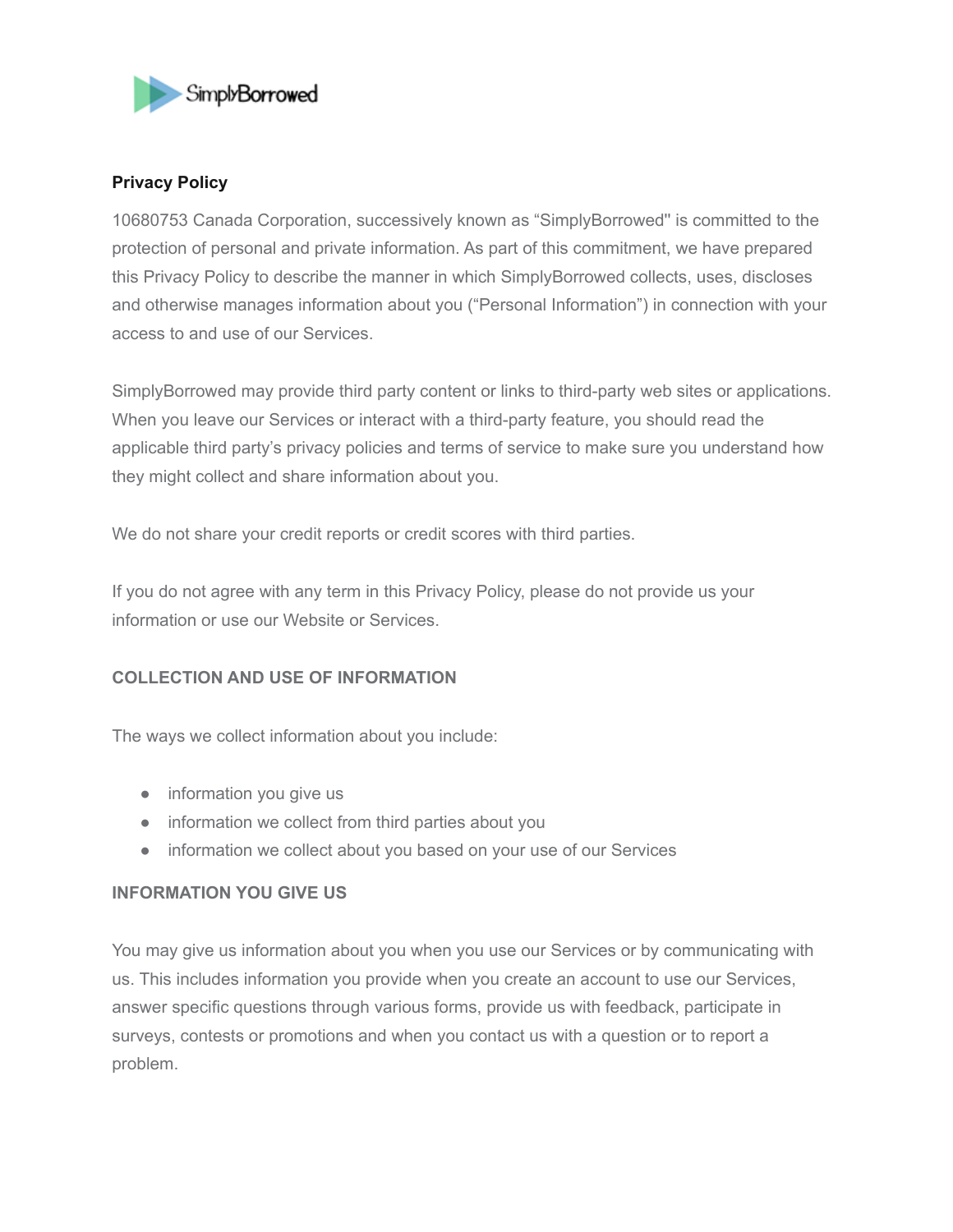

The information you give us may include your name, contact information (such as mailing address and email address), date of birth, income, information about your rent or mortgage payments, credit-related information, your financial goals, referral source, credentials for third party services when you authorize us to connect to them on your behalf and your social insurance number. You are not required to provide your social insurance number in order to use our Services. However, if you choose to provide it, we use it to assist us in identifying you with credit reporting agencies and for internal fraud prevention purposes.

If you use some of our Services (such as if you are approved for a loan), we may ask you to provide other information including proof of income (such as pay stubs or Notices of Assessment from your tax return), your Canadian bank account details (account number, transit, etc.), purpose of the loan, and information regarding your employment such as occupation, current or former employer(s). We may also collect personal and employment references with your consent. For some of our services, we also require you to verify or connect your bank account using a third party service to ensure we deposit and/or withdraw your funds through the correct account (your credentials are securely maintained by our service provider). For a loan, we will collect transaction history from your bank account in order to assess your suitability for the loan. We also verify your identity via a third-party vendor. We may also collect additional information as otherwise described to you at the point of collection or pursuant to your consent.

We may monitor and record our telephone conversations with you for training and quality assurance purposes. You will be provided with a notice at the beginning of any call that is being recorded. If you do not wish to have your call recorded, please let us know.

### **INFORMATION WE COLLECT FROM THIRD PARTIES ABOUT YOU**

We collect Personal Information from third parties or service providers with your consent or where otherwise permitted or required by law. This information includes the credit reports and credit scores we obtain from Equifax or other credit reporting agencies, information about your credit history and other financial information which is relevant to the provision of our Services, as well as information which is gathered in order to verify your identity and prevent fraudulent or illegal activity. We also work closely with third parties (including, for example, business partners, service providers, advertising networks, analytics providers, search information providers, social media) and may receive information from them, such as whether or not you have taken out a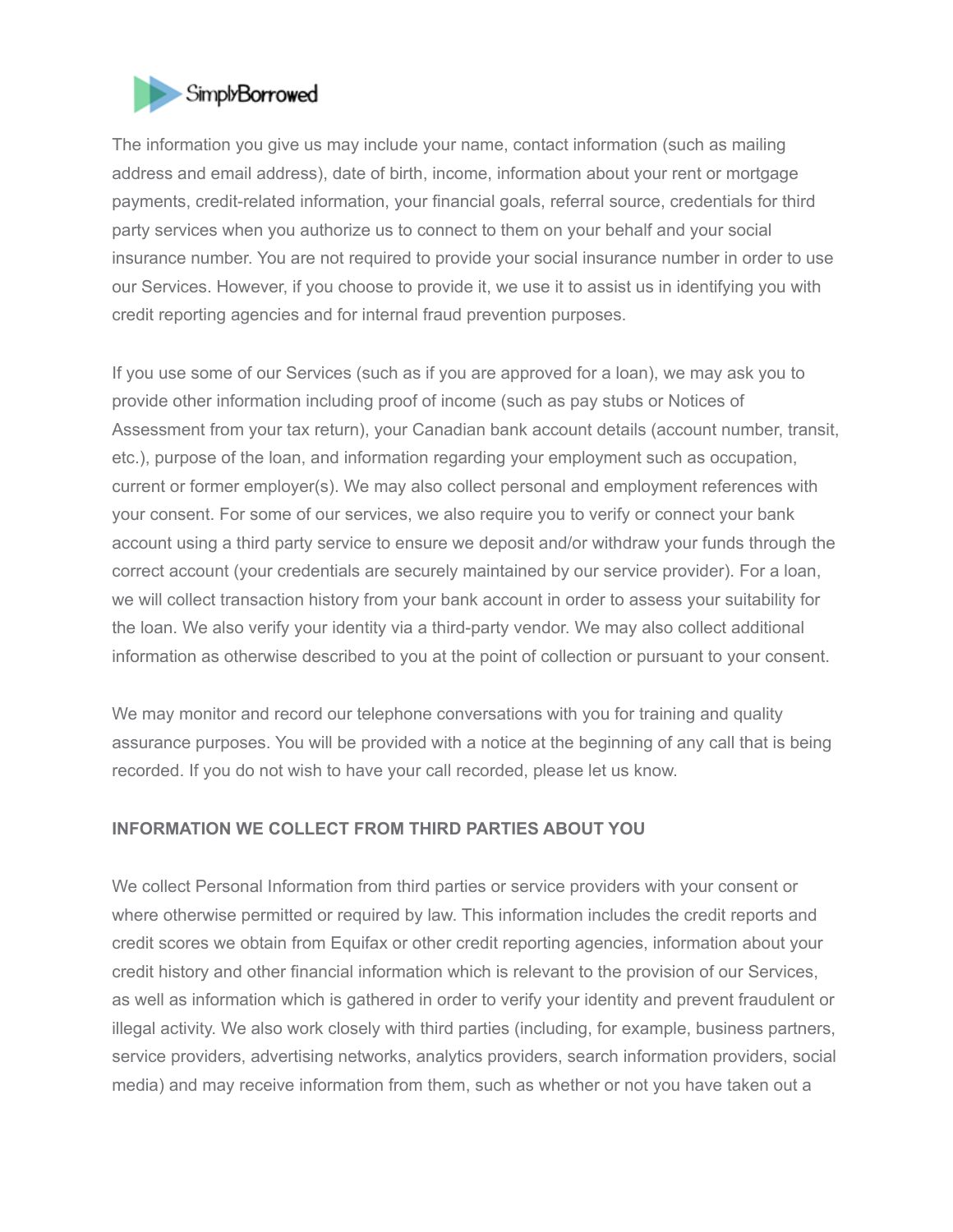

product with them, what other products you may have used, and other such details. We might also collect information from other users like you through things like a member referral program.

If you apply for a loan using our Website you will be asked to provide consent to SimplyBorrowed obtaining a credit score and/or report from a credit reporting agency. By providing such consent, you consent to SimplyBorrowed or its service provider, affiliates or agents obtaining and using credit and other personal information about you (including credit reports) from any credit reporting agency, and exchanging information with any of them, on an ongoing basis. You acknowledge that this consent is effective immediately upon submitting your application and is being obtained to determine your eligibility for a loan, and if approved, to open and administer your loan, review and verify your ongoing creditworthiness, and manage and assess risk. You authorize any credit reporting agency to provide this information to SimplyBorrowed and any of its service providers, affiliates or agents.

# **INFORMATION WE COLLECT ABOUT YOU BASED ON YOUR USE OF OUR SERVICES**

Each time you visit our Website we may automatically collect certain information about how you access and interact with our Services. We and third parties may use various technologies to collect, use and store this information. These may include cookies, browser web storage, web beacons and similar technologies. The information we may automatically collect includes the following:

- Website Information:
- App Usage Information & Analytics:
- See Cookies and Interest-Based Advertising below for more information

### **USE OF INFORMATION WE COLLECT**

Some examples of how we use the information we collect may include, but are not limited to, the following:

• assessing your application and eligibility for a loan and, if approved, administering your loan and collecting outstanding debts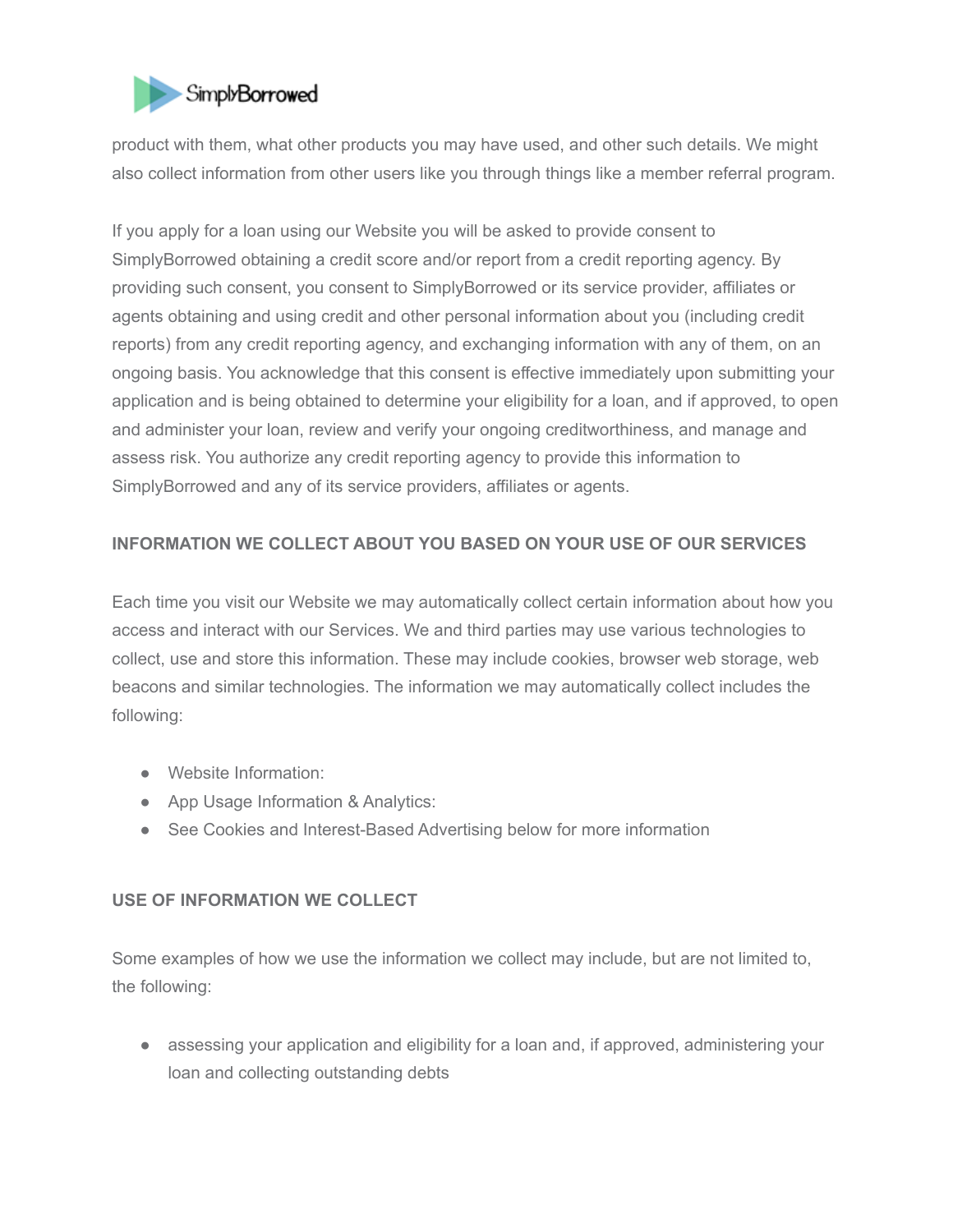

- managing your account and relationship with us and to, communicate with you by telephone, mail, email, text (SMS) message or other electronic means about your account
- verifying your identity as part of our identity authentication process and other information you have provided to us (including your bank account, employment and income)
- providing you with information, products and Services
- notifying you about changes to our Services
- ensuring that content from our Website is presented in the most effective manner for you and your device
- aggregating it on an anonymous basis with other data for data analysis and reporting purposes
- undertaking analysis of your credit information and bank account data in order to identify and inform you of products that we consider are likely to interest you or be suited to your circumstances or to enhance our Services. This information might come from our partners which will provide you with the best options available to you
- responding to your inquiries about our Website and Services
- meeting legal and regulatory requirements
- detecting and preventing fraud and other unauthorized or illegal activities
- as otherwise permitted or required by applicable law.

# **MARKETING COMMUNICATIONS**

If you have provided your consent, we may provide you with information about SimplyBorrowed or other products and services we feel may interest you or be best for you based on credit and other information we have about you (including emails, text messages, and notifications).

You can opt-out any time by contacting us as set out under Contact Us below, or by taking the following steps:

• You can opt-out of receiving marketing emails at any time by clicking on the unsubscribe link included in our marketing email communications. Please note that you may continue to receive certain transactional or account-related emails from us.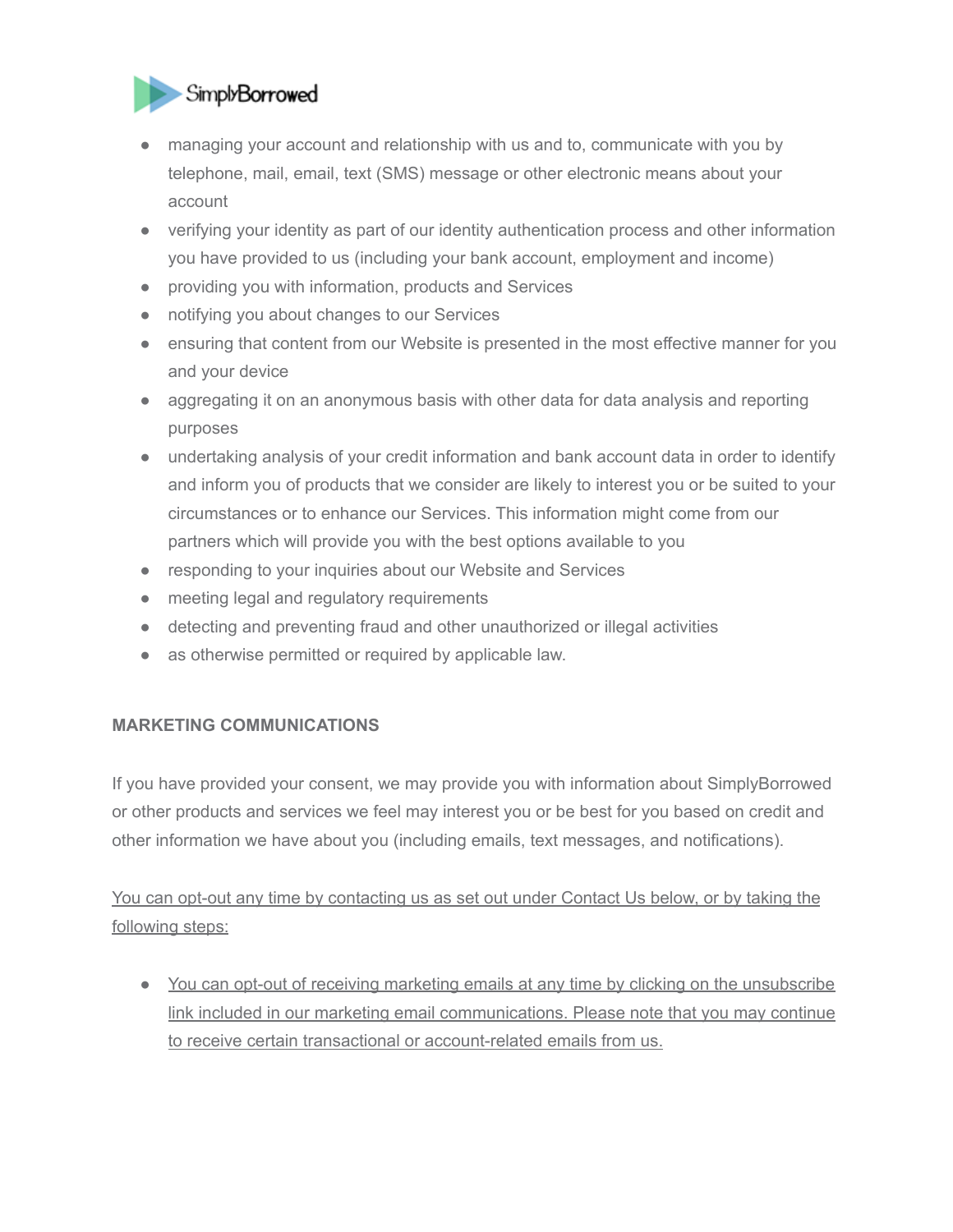

### **SHARING OF INFORMATION WE COLLECT**

We use information we hold about you to provide our Services to you and improve those services, manage your account and communicate with you and to use information on an anonymous basis for research, profiling and analytical purposes.

**Service Providers**: Your Personal Information may be transferred (or otherwise made available) to our affiliates and other third parties who provide services on our behalf. SimplyBorrowed uses service providers (including its authorized sub-contractors) to provide services such as billing, administration, debt collection and advertising and analytics services, to verify information you have provided to us (such as your identity and bank account number), to access your bank account data as reasonably necessary to provide our Services and to administer pre-authorized debit agreements. SimplyBorrowed may use service providers to host the Website, App, operate certain of its features, send email, SMS text messages or other communications, or manage and analyze data and our advertising effectiveness. Your Personal Information may be maintained and processed by SimplyBorrowed, affiliates and other third-party service providers in the US or other jurisdictions. In the event Personal Information is transferred to the US or other foreign jurisdiction, it will be subject to the laws of that jurisdiction and may be disclosed to or accessed by the courts, law enforcement and governmental authorities in accordance with those laws. Service providers are given the information they need to perform their designated functions.

**Investors**: Loans are funded through capital provided by third-party investors. Information about current and former customers will be shared on a non-identifiable basis with current as well as potential investors. The information provided to investors includes aggregated data derived from customer credit history data and loan performance information. The information is presented in a manner that the identity of an individual would not be identifiable from the data. We share this information in order to allow current and potential investors to evaluate the performance of the loans. For example, the data may be used to determine default and delinquency rates in the loan portfolio, or to present aggregate information on creditworthiness.

**Consumer reporting agency**: If you have signed up for SimplyBorrowed's Services, SimplyBorrowed might obtain your consent to provide your first and last name, date of birth, mailing address and telephone number to our consumer reporting agency so that they can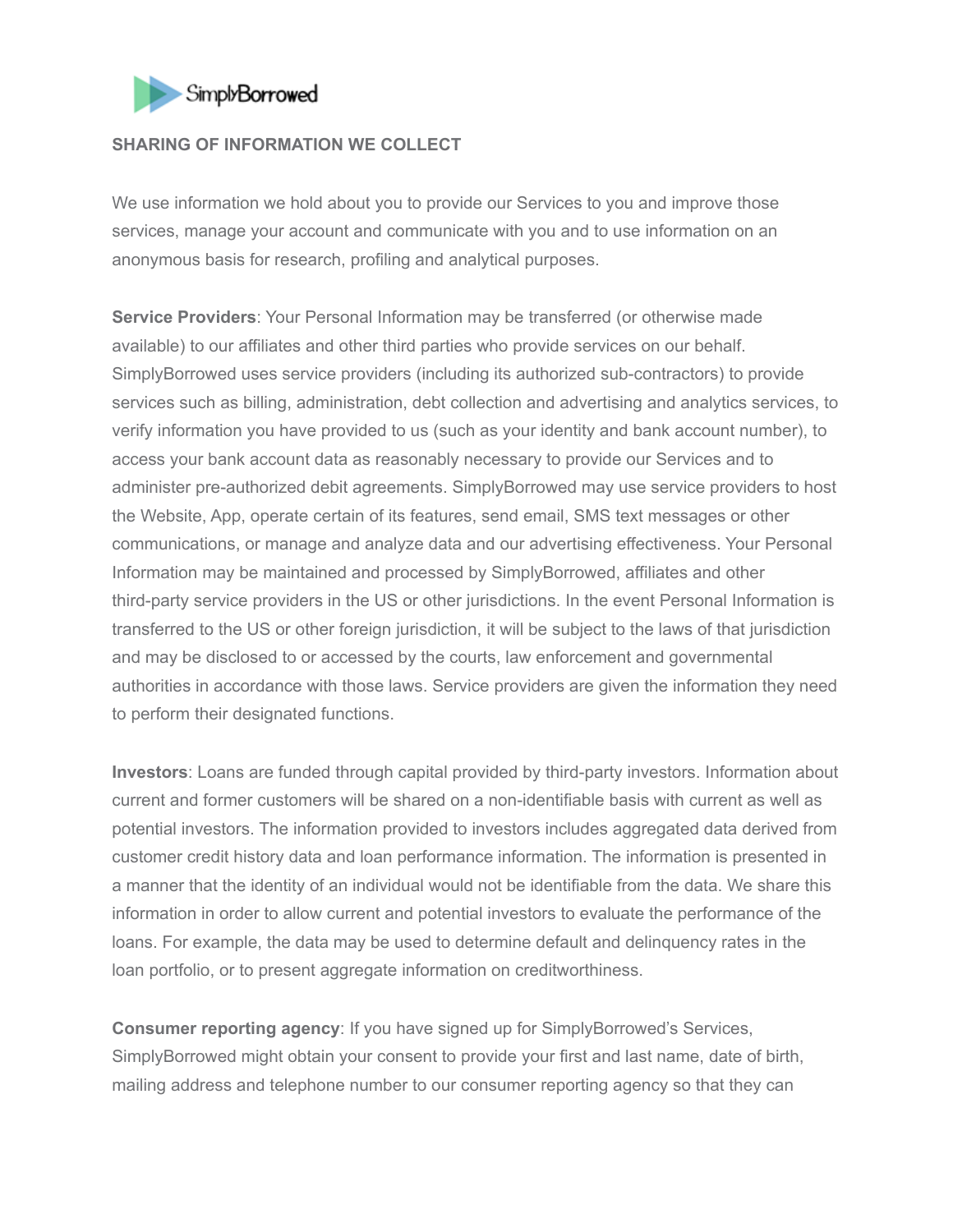

provide us with your credit score and/or credit report at the time of account creation and on a regular basis thereafter for the purposes set out above in this Privacy Policy.

**Business Partners**: If you use certain Services we will share certain personal information we have about you (such as your contact information) with third party business partners. In these situations, we might confirm with you that we will be sending your information or we will send you to the business partner's site or platform for you to provide the information directly to them.

**Legal/Compliance**: SimplyBorrowed and its affiliates and Canadian, US and other service providers may provide your Personal Information in response to a search warrant or other legally valid inquiry or order (which may include lawful access by Canadian, US or other foreign governmental authorities, courts or law enforcement agencies), to other organizations in the case of investigating a breach of an agreement or contravention of law or detecting, suppressing or preventing fraud or as otherwise required or permitted by applicable Canadian, US or other law. Your Personal Information may also be disclosed where necessary for the establishment, exercise or defence of legal claims and to investigate or prevent actual or suspect loss or harm to persons or property.

**Sale of Business**: Personal Information may be transferred as an asset in connection with a prospective or completed merger or sale (including transfers made as part of insolvency or bankruptcy proceedings) involving all or part of SimplyBorrowed or as part of a corporate reorganization or stock sale or other change in corporate control.

# **COOKIES, INTEREST-BASED ADVERTISING, AND ADDITIONAL INFORMATION ABOUT OUR WEBSITE**

### **Visiting our Website**

In general, you can visit the Website without telling us who you are or submitting any Personal Information. However, we and/or our service providers collect IP (Internet protocol) addresses from all visitors to the Website and other related information such as page requests, browser type, operating system and average time spent on our Website. This information is used to help us understand our Website activity, and to monitor and improve the Website.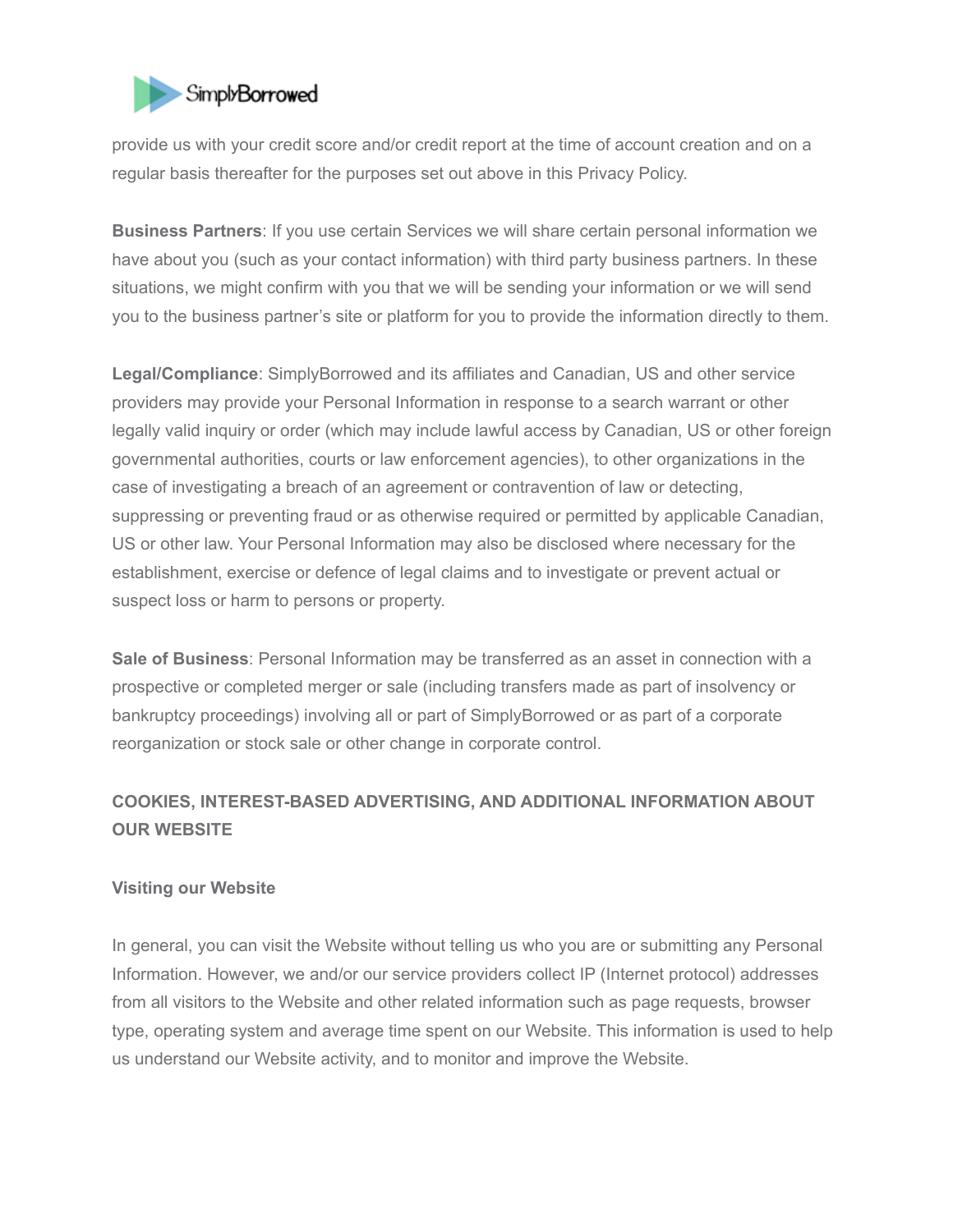

#### **Cookies, Tracer Tags & Web Beacons**

Our Website or App uses a technology called "cookies". A cookie is a tiny element of data that our Website sends to a user's browser, which may then be stored on the user's hard drive so that we can recognize the user's computer or device when they return. Cookies may provide us and our service providers with information that we will use to personalize our Website and App in accordance with a user's preferences. You may set your Web browser to notify you when you receive a cookie or to not accept certain cookies. However, if you decide not to accept cookies from our Website or App, you may not be able to take advantage of all of the features of our Website or App.

We may use a third party such as Google Analytics to help us gather and analyze information about the areas visited on the Website (such as the pages most read, time spent, search terms and other engagement data) in order to evaluate and improve the user experience and the Website. For more information or to opt-out using the Google Analytics opt-out browser add-on, see "How Google uses data when you use our partners' sites or apps" and "Google Analytics and Privacy".

To successfully opt out, you must have cookies enabled in your web browser (see your browser's instructions for information on cookies and how to enable them). Your opt-out only applies to the web browser you use so you must opt-out of each web browser on each computer you use. Once you opt out, if you delete your browser's saved cookies, you will need to opt-out again.

### **Third Party Links**

Our Website may contain links to other sites that we do not own or operate, including social media websites. Also, links to our Website may be featured on third party websites on which we advertise. Except as provided herein, we will not provide any of your Personal Information to these third parties without your consent. We provide links to third party websites as a convenience to the user. These links are not intended as an endorsement of or referral to the linked websites. The linked websites have separate and independent privacy statements, notices and terms of use, which we recommend you read carefully. We do not have any control over such websites, and therefore we have no responsibility or liability for the manner in which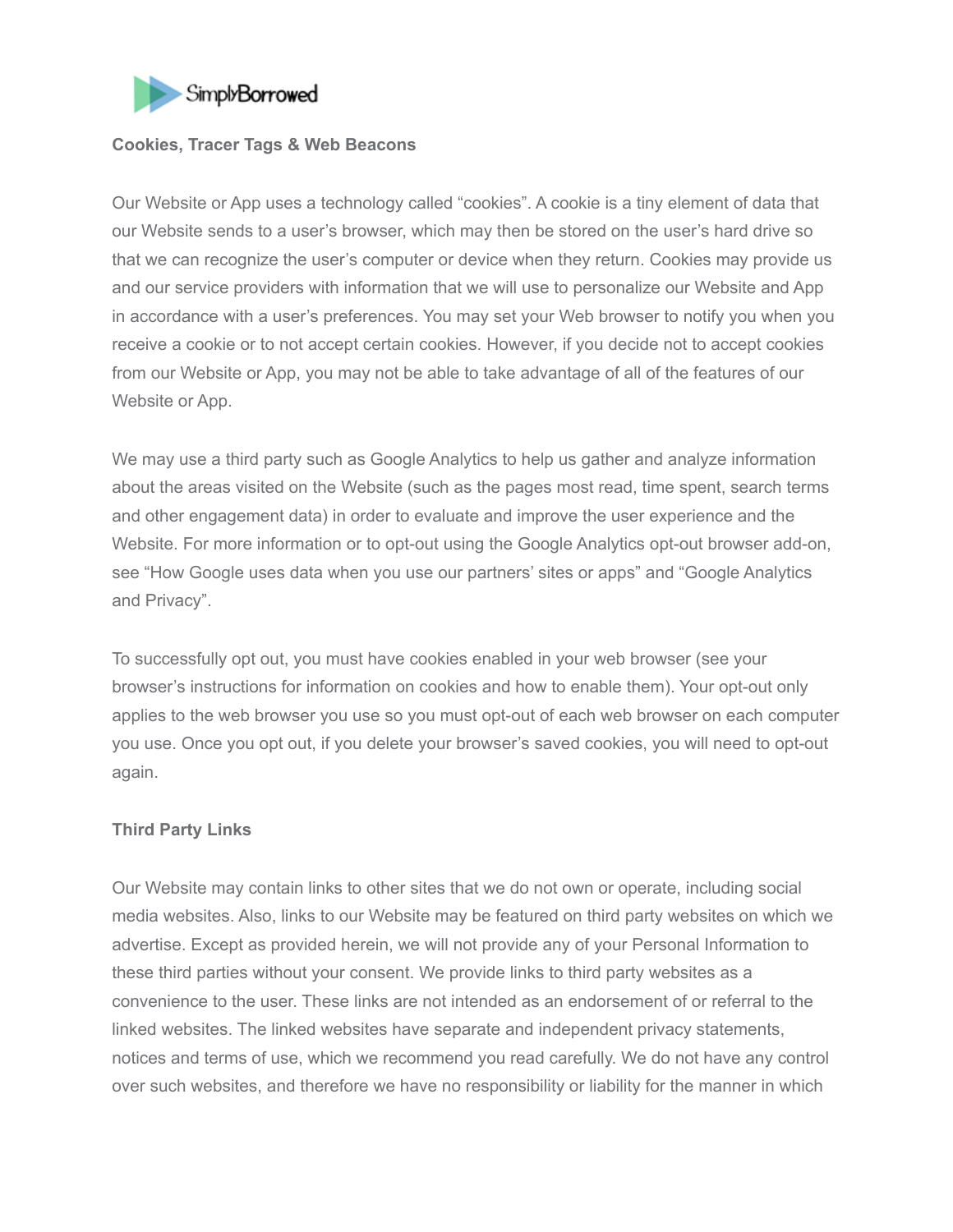

the organizations that operate such linked websites may collect, use or disclose, secure and otherwise treat your Personal Information.

### **SAFEGUARDS AND RETENTION**

We maintain your Personal Information on a confidential basis on servers located in Canada and the United States. We have implemented reasonable administrative, technical and physical measures in an effort to safeguard the Personal Information in our custody and control against theft, loss and unauthorized access, use, modification and disclosure. We restrict access to your Personal Information on a need-to-know basis to employees and authorized service providers who require access to fulfil their job requirements.

We have Personal Information retention processes designed to retain Personal Information of our customers for no longer than necessary for the purposes stated above or to otherwise meet legal requirements (which may extend beyond the end of your relationship with us).

# **ACCESS TO YOUR PERSONAL INFORMATION**

You have the right to access, update, and correct inaccuracies in your Personal Information in our custody and control, subject to certain exceptions prescribed by law. You may request access, updating and corrections of inaccuracies in Personal Information we have in our custody or control by emailing or writing to us at the contact information set out below. You may also update certain contact information through our Website. We may request certain Personal Information for the purposes of verifying the identity of the individual seeking access to their Personal Information records.

### **CHANGES TO THE PRIVACY POLICY**

This Privacy Policy may be updated periodically to reflect changes to our Personal Information practices. We will post the updated Privacy Policy on our website. Your Personal Information will be treated in accordance with the Privacy Policy in place at the time your Personal Information was collected unless you otherwise consent.